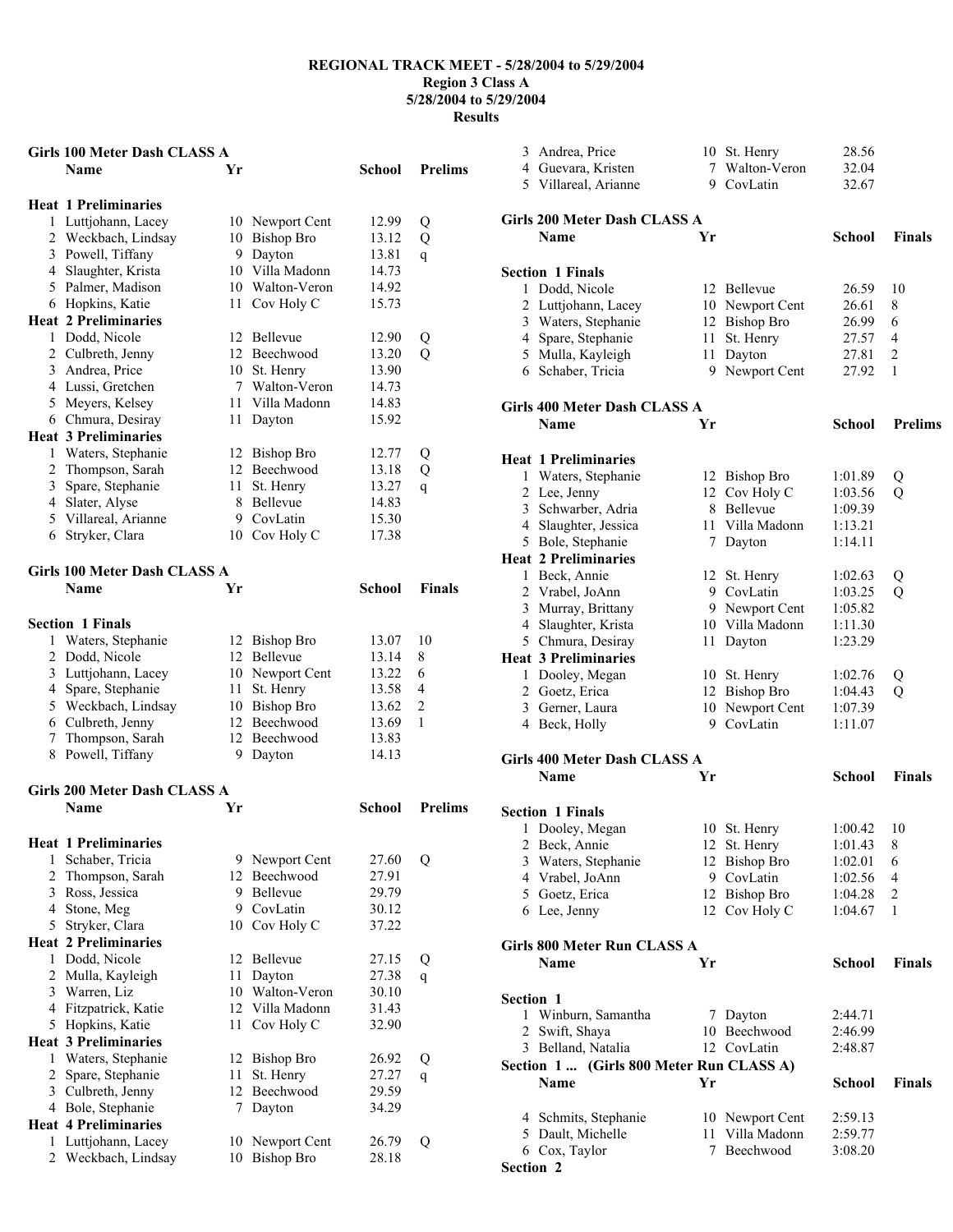| 1         | Schlarman, Mollie                  | 11       | Cov Holy C                    | 2:23.66        | 10             |
|-----------|------------------------------------|----------|-------------------------------|----------------|----------------|
|           |                                    |          |                               |                |                |
|           | 2 Dooley, Megan                    | 10       | St. Henry                     | 2:29.42        | 8              |
|           | 3 Bales, Lauren                    | 12       | <b>Bishop Bro</b>             | 2:30.30        | 6              |
|           | 4 Butsch, Molly                    |          | 10 Bishop Bro                 | 2:33.91        | 4              |
|           | 5 Snyder, Brittany                 | 8        | Villa Madonn                  | 2:33.96        | 2              |
|           | 6 Fette, Emily                     | 9        | St. Henry                     | 2:36.82        | 1              |
|           | 7 Gearding, Rachel                 | 9.       | Newport Cent                  | 2:38.10        |                |
|           | 8 Osborne, Leslie                  | 9        | CovLatin                      | 2:39.52        |                |
|           |                                    |          |                               |                |                |
|           | Girls 1600 Meter Run CLASS A       |          |                               |                |                |
|           |                                    |          |                               |                |                |
|           | <b>Name</b>                        | Yr       |                               | School         | Finals         |
|           |                                    |          |                               |                |                |
| Section 1 |                                    |          |                               |                |                |
| 1         | Schlarman, Mollie                  |          | 11 Cov Holy C                 | 5:27.25        | 10             |
|           | 2 Sieimer, Jenna                   | 10       | St. Henry                     | 5:30.71        | 8              |
|           | 3 Butsch, Molly                    | 10       | <b>Bishop Bro</b>             | 5:34.22        | 6              |
|           | 4 Fette, Emily                     | 9.       | St. Henry                     | 5:34.25        | 4              |
|           | 5 Bales, Lauren                    |          | 12 Bishop Bro                 | 5:43.80        | 2              |
|           | 6 Snyder, Brittany                 | 8        | Villa Madonn                  | 5:49.42        | 1              |
|           |                                    | 8        |                               |                |                |
|           | 7 Schwarber, Adria                 |          | Bellevue                      | 5:54.36        |                |
|           | 8 McCafferty, Lauren               | 10       | Newport Cent                  | 6:13.66        |                |
|           | 9 Becker, Tiffany                  | 6        | Dayton                        | 6:19.41        |                |
|           | 10 Loechle, Liz                    |          | 12 Beechwood                  | 6:36.60        |                |
|           | 11 Dault, Michelle                 | 11       | Villa Madonn                  | 6:37.30        |                |
|           | 12 Bacon, Heather                  | 7        | Dayton                        | 6:45.23        |                |
|           | 13 Grimme, Betsy                   | 11       | Beechwood                     | 7:28.23        |                |
|           |                                    |          |                               |                |                |
|           | Girls 3200 Meter Run CLASS A       |          |                               |                |                |
|           | <b>Name</b>                        | Yr       |                               | <b>School</b>  | Finals         |
|           |                                    |          |                               |                |                |
|           |                                    |          |                               |                |                |
| Section 1 |                                    |          |                               |                |                |
| 1         | Sieimer, Jenna                     |          | 10 St. Henry                  | 12:40.82       | 10             |
|           | 2 Serrano, Alex                    |          | 9 Cov Holy C                  | 13:08.07       | 8              |
|           | 3 Hentz, Courtney                  |          | 10 St. Henry                  | 13:08.10       | 6              |
|           | 4 Arlinghaus, Terri                | 11       | Cov Holy C                    | 13:12.19       | 4              |
|           | 5 Martin, Rachel                   | 9.       | CovLatin                      | 13:19.44       | 2              |
|           | 6 Becker, Tiffany                  | 6        | Dayton                        | 13:19.45       | 1              |
|           | 7 Wolterman, Angela                | 10       | <b>Bishop Bro</b>             | 13:31.23       |                |
|           |                                    |          |                               |                |                |
|           | 8 Schwarber, Adria                 | 8        | Bellevue                      | 13:33.73       |                |
| 9.        | Schilling, Emily                   | 12       | <b>Bishop Bro</b>             | 13:39.64       |                |
| 10        | McCafferty, Lauren                 |          | 10 Newport Cent               | 13:52.29       |                |
|           | 11 Wilke, Kaeli                    |          | 10 Newport Cent               | 15:50.24       |                |
|           |                                    |          |                               |                |                |
|           | Girls 100 Meter Hurdles CLASS A    |          |                               |                |                |
|           | Name                               | Yr       |                               | School         | <b>Prelims</b> |
|           |                                    |          |                               |                |                |
|           | <b>Heat 1 Preliminaries</b>        |          |                               |                |                |
| 1         | Glenn, Maggie                      |          | 10 Bellevue                   | 16.76          | Q              |
|           |                                    |          |                               |                |                |
|           |                                    |          |                               |                |                |
|           | 2 Lenhof, Lindsay                  |          | 12 St. Henry                  | 16.84          | Q              |
|           | 3 Wirth, Jessie                    |          | 10 Ludlow                     | 17.47          | Q              |
|           | 4 Young, Jill                      |          | 12 Bishop Bro                 | 18.12          | Q              |
|           | 5 Doran, Katherine                 | 11       | Newport Cent                  | 18.37          |                |
|           | 6 Reindl, Katie                    | 11       | Villa Madonn                  | 18.64          |                |
|           | 7 Grimme, Bonnie                   | 8        | Beechwood                     | 20.53          |                |
|           | 8 Damron, Sara                     | 7        | Dayton                        | 21.71          |                |
|           | <b>Heat 2 Preliminaries</b>        |          |                               |                |                |
| 1         |                                    | 12       |                               | 16.02          |                |
|           | Bird, Kasey                        | 11       | St. Henry                     |                | Q              |
|           | 2 Klingenberg, Jessica             |          | Newport Cent                  | 17.26          | Q              |
|           | 3 Wagner, Alicia                   | 9.       | Cov Holy C                    | 17.28          | Q              |
| 5         | 4 Stock, Kristin<br>Janson, Kelsie | 11<br>11 | <b>Bishop Bro</b><br>Bellevue | 17.38<br>17.39 | Q              |

|   | 6 Kellerman, Allison                    |    | 8 Beechwood                 | 20.06          |                |
|---|-----------------------------------------|----|-----------------------------|----------------|----------------|
|   | 7 Lussi, Olivia                         |    | 7 Walton-Veron              | 20.34          |                |
|   | 8 Helmer, Larissa                       |    | 12 Villa Madonn             | 21.11          |                |
|   |                                         |    |                             |                |                |
|   | Girls 100 Meter Hurdles CLASS A         |    |                             |                |                |
|   | Name                                    | Yr |                             | School         | <b>Finals</b>  |
|   |                                         |    |                             |                |                |
|   | <b>Section 1 Finals</b>                 |    |                             | 16.60          |                |
|   | 1 Bird, Kasey                           |    | 12 St. Henry<br>10 Bellevue | 16.92          | 10<br>8        |
|   | 2 Glenn, Maggie<br>3 Wirth, Jessie      |    | 10 Ludlow                   | 17.02          | 6              |
|   | 4 Klingenberg, Jessica                  |    | 11 Newport Cent             | 17.05          | 4              |
|   | 5 Wagner, Alicia                        |    | 9 Cov Holy C                | 17.12          | $\overline{2}$ |
|   | 6 Lenhof, Lindsay                       |    | 12 St. Henry                | 17.13          | 1              |
|   | 7 Stock, Kristin                        |    | 11 Bishop Bro               | 17.80          |                |
|   | 8 Young, Jill                           |    | 12 Bishop Bro               | 17.93          |                |
|   |                                         |    |                             |                |                |
|   | Girls 300 Meter Hurdles CLASS A         |    |                             |                |                |
|   | <b>Name</b>                             | Yr |                             | <b>School</b>  | <b>Prelims</b> |
|   | <b>Heat 1 Preliminaries</b>             |    |                             |                |                |
|   | 1 Dawn, Angie                           |    | 12 Newport Cent             | 51.33          | Q              |
|   | 2 Wagner, Alicia                        |    | 9 Cov Holy C                | 52.77          | Q              |
|   | 3 Lussi, Olivia                         |    | 7 Walton-Veron              | 54.99          |                |
|   | <b>Heat 2 Preliminaries</b>             |    |                             |                |                |
|   | 1 Young, Jill                           |    | 12 Bishop Bro               | 50.31          | Q              |
|   | 2 Lenhof, Lindsay                       |    | 12 St. Henry                | 52.28          | Q              |
|   | 3 Doran, Katherine                      |    | 11 Newport Cent             | 56.16          |                |
|   | 4 Grimme, Bonnie                        |    | 8 Beechwood                 | 59.11          |                |
|   | <b>Heat 3 Preliminaries</b>             |    |                             |                |                |
|   | 1 Bird, Kasey                           |    | 12 St. Henry                | 48.79          | Q              |
|   | 2 Moore, Jamie                          |    | 11 Bishop Bro               | 50.62          | Q              |
|   | 3 Lussi, Gretchen                       |    | 7 Walton-Veron              | 54.61          |                |
|   | 4 Kellerman, Allison                    |    | 8 Beechwood                 | 1:00.25        |                |
|   | 5 Damron, Sara                          |    | 7 Dayton                    | 1:07.02        |                |
|   |                                         |    |                             |                |                |
|   | Girls 300 Meter Hurdles CLASS A         |    |                             |                |                |
|   | <b>Name</b>                             | Yr |                             | <b>School</b>  | <b>Finals</b>  |
|   | <b>Section 1 Finals</b>                 |    |                             |                |                |
| I | Bird, Kasey                             |    | 12 St. Henry                | 46.96          | 10             |
| 2 | Dawn, Angie                             |    | 12 Newport Cent             | 49.53          | 8              |
| 3 | Lenhof, Lindsay                         | 12 | St. Henry                   | 50.09          | 6              |
| 4 | Young, Jill                             | 12 | <b>Bishop Bro</b>           | 50.41          | 4              |
| 5 | Moore, Jamie                            | 11 | <b>Bishop Bro</b>           | 51.89          | 2              |
| 6 | Wagner, Alicia                          |    | 9 Cov Holy C                | 52.23          | 1              |
|   |                                         |    |                             |                |                |
|   | Girls 4x100 Meter Relay CLASS A<br>Team |    | Relay                       | <b>Prelims</b> |                |
|   |                                         |    |                             |                |                |
|   | <b>Heat 1 Preliminaries</b>             |    |                             |                |                |
| 1 | Beechwood                               |    | A                           | 53.26          | Q              |
|   | 1) Thompson, Sarah 12                   |    | 2) Culbreth, Jenny 12       |                |                |
|   | 3) Carlotta, Chloe 8                    |    | 4) Swift, Tara 12           |                |                |
|   | 5) Matthews, Julie 11                   |    | 6) Gross, Tori 9            |                |                |
|   | 2 Bellevue                              |    | A                           | 54.26          | Q              |
|   | 1) Ross, Jessica 9                      |    | 2) Myers, Megan 12          |                |                |
|   | 3) Reynolds, Malorie 9                  |    | 4) Dodd, Nicole 12          |                |                |
|   | 5) Glenn, Maggie 10                     |    | 6) Janson, Kelsie 11        |                |                |
| 3 | Dayton                                  |    | A                           | 55.75          | Q              |
|   | 1) Mulla, Kayleigh 11                   |    | 2) Feldhaus, Jennifer 8     |                |                |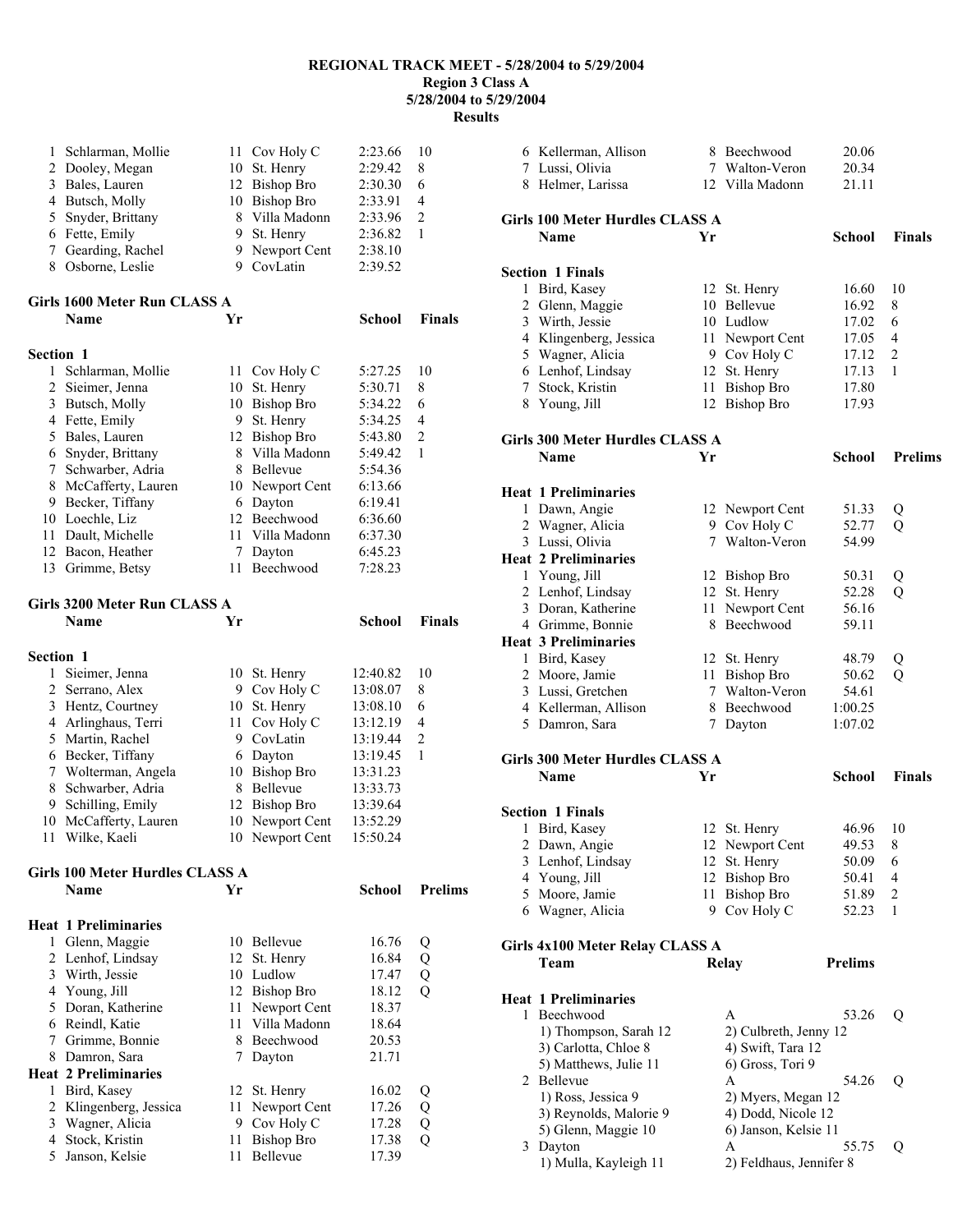|   | 3) Hurst, Brooke 7          | 4) Powell, Tiffany 9     |   |
|---|-----------------------------|--------------------------|---|
|   | 5) Winburn, Samantha 7      |                          |   |
|   | 4 Walton-Verona             | 59.17<br>A               |   |
|   | 1) Guevara, Kristen 7       | 2) Palmer, Madison 10    |   |
|   | 3) Lussi, Gretchen 7        | 4) Warren, Liz 10        |   |
|   | 5) Lussi, Olivia 7          |                          |   |
|   | <b>Heat 2 Preliminaries</b> |                          |   |
| 1 | St. Henry                   | 52.62<br>A               | Q |
|   | 1) Andrea, Price 10         | 2) Spare, Stephanie 11   |   |
|   | 3) Bird, Kasey 12           | 4) Lenhof, Lindsay 12    |   |
|   | 5) Teipel, Stacie 10        | 6) Davis, Ally 12        |   |
|   | 2 Bishop Brossart           | 53.11<br>A               | Q |
|   | 1) Weckbach, Lindsay 10     | 2) Moore, Jamie 11       |   |
|   | 3) Neiser, Beth 10          | 4) Ruth, Lisa 10         |   |
|   | 5) Stock, Kristin 11        | 6) Harris, Ashley 12     |   |
|   | 3 Newport Cent              | A<br>53.56               | Q |
|   | 1) Gardner, Paige 9         | 2) Dawn, Angie 12        |   |
|   | 3) Schaber, Tricia 9        | 4) Schiebel, Katie 9     |   |
|   | 5) Litmer, Alex 11          | 6) Murray, Brittany 9    |   |
|   | 4 Villa Madonna             | 57.73<br>A               |   |
|   | 1) Meyers, Kelsey 11        | 2) Snyder, Brittany 8    |   |
|   | 3) VanMelle, Grace 11       | 4) Fitzpatrick, Katie 12 |   |
|   | 5) Slaughter, Krista 10     | 6) Keegan, Ria 7         |   |
|   | 5 Cov Holy C                | 1:04.37<br>A             |   |
|   | 1) Hopkins, Katie 11        | 2) Schlarman, Megan 11   |   |
|   | 3) Arlinghaus, Terri 11     | 4) Stryker, Clara 10     |   |

### **Girls 4x100 Meter Relay CLASS A**

|   | <b>Section 1 Finals</b> |                         |                |
|---|-------------------------|-------------------------|----------------|
| 1 | St. Henry               | A<br>52.50              | 10             |
|   | 1) Andrea, Price 10     | 2) Spare, Stephanie 11  |                |
|   | 3) Bird, Kasey 12       | 4) Lenhof, Lindsay 12   |                |
|   | 5) Teipel, Stacie 10    | 6) Davis, Ally 12       |                |
|   | 2 Bishop Brossart       | 52.68<br>A              | 8              |
|   | 1) Weckbach, Lindsay 10 | 2) Moore, Jamie 11      |                |
|   | 3) Neiser, Beth 10      | 4) Ruth, Lisa 10        |                |
|   | 5) Stock, Kristin 11    | 6) Harris, Ashley 12    |                |
|   | 3 Beechwood             | 52.74<br>A              | 6              |
|   | 1) Thompson, Sarah 12   | 2) Culbreth, Jenny 12   |                |
|   | 3) Carlotta, Chloe 8    | 4) Swift, Tara 12       |                |
|   | 5) Matthews, Julie 11   | 6) Gross, Tori 9        |                |
|   | 4 Bellevue              | 53.36<br>A              | $\overline{4}$ |
|   | 1) Ross, Jessica 9      | 2) Myers, Megan 12      |                |
|   | 3) Reynolds, Malorie 9  | 4) Dodd, Nicole 12      |                |
|   | 5) Glenn, Maggie 10     | 6) Janson, Kelsie 11    |                |
|   | 5 Newport Cent          | 54 46<br>A              | $\mathcal{D}$  |
|   | 1) Gardner, Paige 9     | 2) Dawn, Angie 12       |                |
|   | 3) Schaber, Tricia 9    | 4) Schiebel, Katie 9    |                |
|   | 5) Litmer, Alex 11      | 6) Murray, Brittany 9   |                |
|   | 6 Dayton                | A<br>55.97              | $\mathbf{1}$   |
|   | 1) Mulla, Kayleigh 11   | 2) Feldhaus, Jennifer 8 |                |
|   | 3) Hurst, Brooke 7      | 4) Powell, Tiffany 9    |                |
|   | 5) Winburn, Samantha 7  |                         |                |
|   |                         |                         |                |

**Team Relay Finals** 

| Girls 4x200 Meter Relay CLASS A |                    |                |     |  |  |
|---------------------------------|--------------------|----------------|-----|--|--|
| Team                            | Relay              | <b>Prelims</b> |     |  |  |
| <b>Heat 1 Preliminaries</b>     |                    |                |     |  |  |
| 1 Bishop Brossart               | A                  | 1:48.89        | - 0 |  |  |
| 1) Weckbach, Lindsay 10         | 2) Moore, Jamie 11 |                |     |  |  |

|   | 3) Goetz, Erica 12                          | 4) Waters, Stephanie 12                                 |    |
|---|---------------------------------------------|---------------------------------------------------------|----|
|   | 5) Neiser, Beth 10                          | 6) Harris, Chelsea 9                                    |    |
|   | 2 Newport Cent                              | 1:50.33<br>A                                            | Q  |
|   | 1) Gardner, Paige 9                         | 2) Schiebel, Katie 9                                    |    |
|   | 3) Schaber, Tricia 9                        | 4) Luttjohann, Lacey 10                                 |    |
|   | 5) Murray, Brittany 9                       | 6) Litmer, Alex 11                                      |    |
|   | 3 Dayton                                    | 1:56.86<br>A                                            | Q  |
|   |                                             |                                                         |    |
|   | 1) Mulla, Kayleigh 11                       | 2) Feldhaus, Jennifer 8                                 |    |
|   | 3) Hurst, Brooke 7                          | 4) Powell, Tiffany 9                                    |    |
|   | 5) Winburn, Samantha 7                      | 6) Bole, Stephanie 7                                    |    |
|   | 4 Covington Latin                           | 1:57.18<br>A                                            |    |
|   | 1) Vrabel, JoAnn 9                          | 2) Beck, Holly 9                                        |    |
|   | 3) Stone, Meg 9                             | 4) Osborne, Leslie 9                                    |    |
|   | 5) Belland, Natalia 12                      |                                                         |    |
|   | <b>Heat 2 Preliminaries</b>                 |                                                         |    |
| 1 | St. Henry                                   | A<br>1:50.91                                            | Q  |
|   | 1) Andrea, Price 10                         | 2) Spare, Stephanie 11                                  |    |
|   | 3) Beck, Annie 12                           | 4) Lenhof, Lindsay 12                                   |    |
|   | 5) Teipel, Stacie 10                        | 6) Davis, Ally 12                                       |    |
|   |                                             |                                                         |    |
|   | 2 Bellevue                                  | 1:54.35<br>A                                            | Q  |
|   | 1) Ross, Jessica 9                          | 2) Janson, Kelsie 11                                    |    |
|   | 3) Myers, Megan 12                          | 4) Dodd, Nicole 12                                      |    |
|   | 5) Wennerman, Marie 10                      | 6) Reynolds, Malorie 9                                  |    |
|   | 3 Beechwood                                 | 1:55.50<br>A                                            | Q  |
|   | 1) Matthews, Julie 11                       | 2) Gross, Tori 9                                        |    |
|   | 3) Carlotta, Chloe 8                        | 4) Swift, Tara 12                                       |    |
|   | 5) Culbreth, Jenny 12                       | 6) Thompson, Sarah 12                                   |    |
|   | 4 Villa Madonna                             | 2:01.94<br>A                                            |    |
|   | 1) Meyers, Kelsey 11                        | 2) Keegan, Ria 7                                        |    |
|   | 3) VanMelle, Grace 11                       | 4) Fitzpatrick, Katie 12                                |    |
|   | 5) Slaughter, Krista 10                     | 6) Snyder, Brittany 8                                   |    |
|   |                                             |                                                         |    |
|   |                                             |                                                         |    |
|   |                                             | Heat 2 Preliminaries  (Girls 4x200 Meter Relay CLASS A) |    |
|   | Team                                        | <b>Prelims</b><br>Relay                                 |    |
|   |                                             |                                                         |    |
|   | 5 Walton-Verona                             | 2:03.80<br>A                                            |    |
|   | 1) Warren, Liz 10                           | 2) Palmer, Madison 10                                   |    |
|   | 3) Lussi, Gretchen 7                        | 4) Lussi, Olivia 7                                      |    |
|   |                                             |                                                         |    |
|   | 5) Guevara, Kristen 7                       |                                                         |    |
|   |                                             |                                                         |    |
|   | Girls 4x200 Meter Relay CLASS A             |                                                         |    |
|   | Team                                        | Finals<br>Relay                                         |    |
|   |                                             |                                                         |    |
|   | <b>Section 1 Finals</b>                     |                                                         |    |
| 1 | <b>Bishop Brossart</b>                      | A<br>1:48.64                                            | 10 |
|   | 1) Weckbach, Lindsay 10                     | 2) Moore, Jamie 11                                      |    |
|   | 3) Goetz, Erica 12                          | 4) Neiser, Beth 10                                      |    |
|   |                                             |                                                         |    |
| 2 |                                             | 6) Harris, Chelsea 9<br>1:49.49<br>A                    | 8  |
|   | St. Henry                                   |                                                         |    |
|   | 1) Andrea, Price 10                         | 2) Spare, Stephanie 11                                  |    |
|   | 3) Beck, Annie 12                           | 4) Lenhof, Lindsay 12                                   |    |
|   | 5) Teipel, Stacie 10                        | 6) Davis, Ally 12                                       |    |
|   | 3 Newport Cent                              | 1:50.52<br>A                                            | 6  |
|   | 1) Gardner, Paige 9                         | 2) Schiebel, Katie 9                                    |    |
|   | 3) Schaber, Tricia 9                        | 4) Luttjohann, Lacey 10                                 |    |
|   | 5) Murray, Brittany 9                       | 6) Litmer, Alex 11                                      |    |
|   | 4 Bellevue                                  | A<br>1:53.19                                            | 4  |
|   | 1) Ross, Jessica 9                          | 2) Janson, Kelsie 11                                    |    |
|   | 3) Dodd, Nicole 12                          |                                                         |    |
|   |                                             |                                                         |    |
|   | 5) Wennerman, Marie 10                      | 6) Reynolds, Malorie 9<br>1:55.77<br>A                  | 2  |
|   | 5 Dayton                                    |                                                         |    |
|   | 1) Mulla, Kayleigh 11<br>3) Hurst, Brooke 7 | 2) Feldhaus, Jennifer 8<br>4) Powell, Tiffany 9         |    |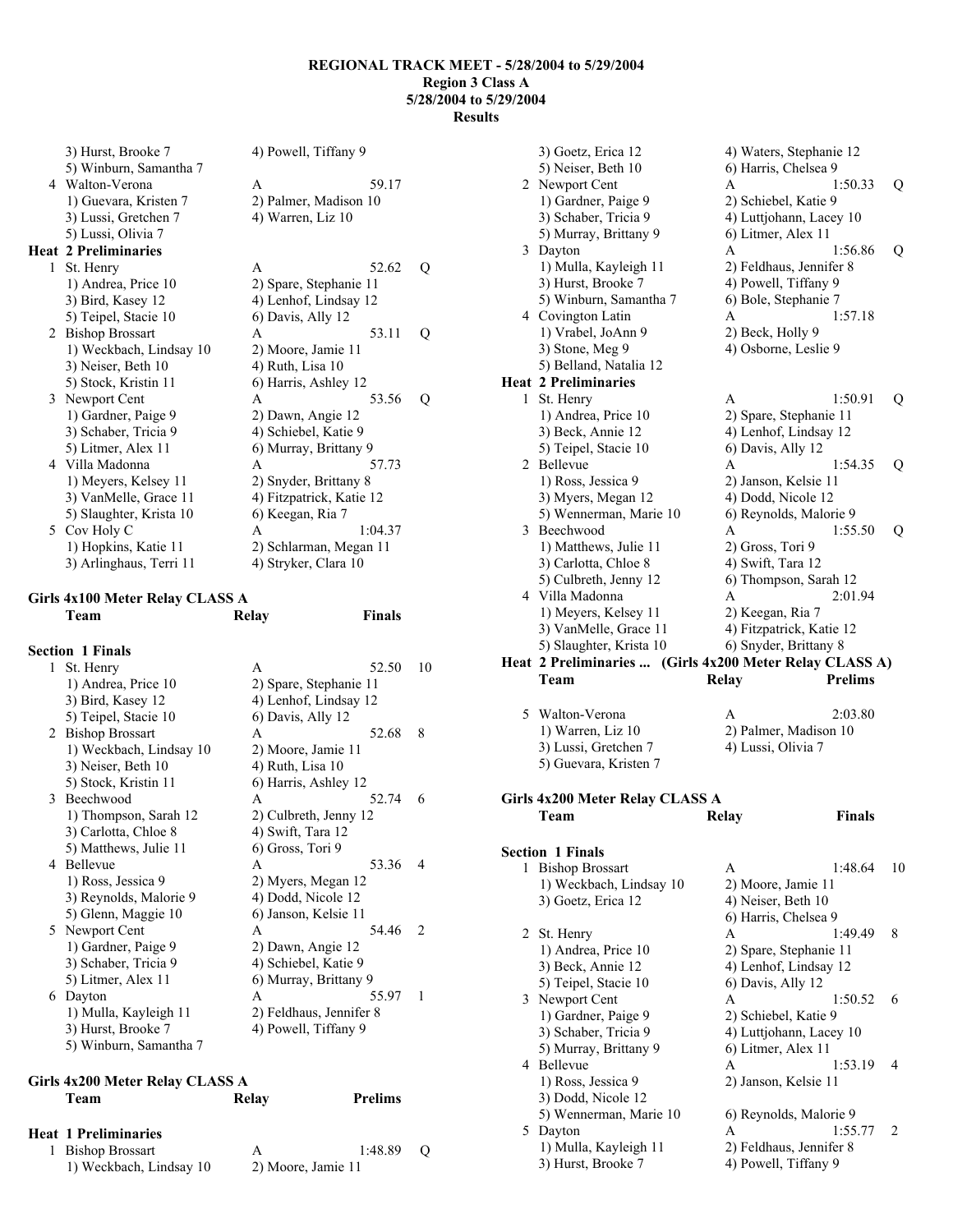| 5) Winburn, Samantha 7 | 6) Bole, Stephanie 7  |        |  |
|------------------------|-----------------------|--------|--|
| 6 Beechwood            |                       | 1.5789 |  |
| 1) Matthews, Julie 11  | 2) Gross, Tori 9      |        |  |
| 3) Carlotta, Chloe 8   | 4) Swift, Tara 12     |        |  |
| 5) Culbreth, Jenny 12  | 6) Thompson, Sarah 12 |        |  |

# **Girls 4x400 Meter Relay CLASS A**

|                  | Team                     | Relay                   | <b>Finals</b>           |              |
|------------------|--------------------------|-------------------------|-------------------------|--------------|
| <b>Section 1</b> |                          |                         |                         |              |
| 1                | Covington Latin          | A                       | 4:31.63                 | $\mathbf{1}$ |
|                  | 1) Beck, Holly 9         | 2) Vrabel, JoAnn 9      |                         |              |
|                  | 3) Osborne, Leslie 9     |                         |                         |              |
|                  | 5) Belland, Natalia 12   | 6) Simotis, Lindsay 9   |                         |              |
|                  | 2 Beechwood              | A                       | 4:41.43                 |              |
|                  | 1) Thompson, Sarah 12    | 2) Gross, Tori 9        |                         |              |
|                  | 3) Swift, Shaya 10       | 4) Carlotta, Chloe 8    |                         |              |
|                  | 5) Loechle, Liz 12       | 6) Matthews, Julie 11   |                         |              |
|                  | 3 Villa Madonna          | A                       | 4:59.58                 |              |
|                  | 1) Meyers, Kelsey 11     | 2) Reindl, Katie 11     |                         |              |
|                  | 3) Slaughter, Jessica 11 | 4) VanMelle, Lucy 9     |                         |              |
|                  | 5) Dault, Michelle 11    | 6) Keegan, Ria 7        |                         |              |
| <b>Section 2</b> |                          |                         |                         |              |
| 1                | St. Henry                | A                       | 4:10.16                 | 10           |
|                  | 1) Dooley, Megan 10      | 2) Sieimer, Jenna 10    |                         |              |
|                  | 3) Bird, Kasey 12        | 4) Beck, Annie 12       |                         |              |
|                  | 5) Hentz, Courtney 10    | 6) Fette, Emily 9       |                         |              |
|                  | 2 Bishop Brossart        | A                       | 4:14.81                 | 8            |
|                  | 1) Goetz, Erica 12       | 2) Young, Jill 12       |                         |              |
|                  | 3) Bales, Lauren 12      | 4) Butsch, Molly 10     |                         |              |
|                  | 5) Neiser, Beth 10       | 6) Harris, Chelsea 9    |                         |              |
|                  | 3 Newport Cent           | $\mathsf{A}$            | 4:17.81                 | 6            |
|                  | 1) Schiebel, Katie 9     | 2) Dawn, Angie 12       |                         |              |
|                  | 3) Gerner, Laura 10      |                         | 4) Luttjohann, Lacey 10 |              |
|                  | 5) Murray, Brittany 9    | 6) Litmer, Alex 11      |                         |              |
|                  | 4 Cov Holy C             | A                       | 4:26.09                 | 4            |
|                  | 1) Schlarman, Megan 11   | $2)$ Lee, Jenny 12      |                         |              |
|                  | 3) Wagner, Alicia 9      |                         | 4) Schlarman, Mollie 11 |              |
|                  | 5) Serrano, Alex 9       | 6) Hopkins, Katie 11    |                         |              |
|                  | 5 Dayton                 | A                       | 4:30.84                 | 2            |
|                  | 1) Mulla, Kayleigh 11    | 2) Feldhaus, Jennifer 8 |                         |              |
|                  | 3) Hurst, Brooke 7       | 4) Powell, Tiffany 9    |                         |              |
|                  | 5) Winburn, Samantha 7   | 6) Bole, Stephanie 7    |                         |              |

# **Girls 4x800 Meter Relay CLASS A Team Relay Finals**

| <b>Section 1</b> |                         |                    |                         |    |
|------------------|-------------------------|--------------------|-------------------------|----|
|                  | 1 St. Henry             | A                  | 10:00.18                | 10 |
|                  | 1) Fette, Emily 9       |                    | 2) Dooley, Megan 10     |    |
|                  | 3) Beck, Annie 12       |                    | 4) Sieimer, Jenna 10    |    |
|                  | 5) Hentz, Courtney 10   |                    | 6) Kennedy, Amanda 11   |    |
|                  | 2 Bishop Brossart       | A                  | 10:06.81                | 8  |
|                  | 1) Butsch, Molly 10     |                    | 2) Bales, Lauren 12     |    |
|                  | 3) Huber, Nicole 9      | 4) Goetz, Erica 12 |                         |    |
|                  | 5) Heil, Jill 9         |                    |                         |    |
|                  | 3 Cov Holy C            | A                  | 10:29.35                | 6  |
|                  | 1) Schlarman, Megan 11  |                    | 2) Schlarman, Mollie 11 |    |
|                  | 3) Arlinghaus, Terri 11 |                    | 4) Hopkins, Katie 11    |    |
|                  | 5) Wagner, Alicia 9     |                    |                         |    |
|                  | 4 Newport Cent          | A                  | 10:44.39                | 4  |
|                  | 1) Gearding, Rachel 9   |                    | 2) Schlosser, Lauren 9  |    |
|                  |                         |                    |                         |    |

|   | 3) McCafferty, Lauren 10           |    | 4) Gerner, Laura 10           |               |                |
|---|------------------------------------|----|-------------------------------|---------------|----------------|
|   | 5) Schmits, Stephanie 10           |    | 6) Wolterman, Krista 10       |               |                |
|   | 5 Covington Latin                  |    | A                             | 10:51.48      | 2              |
|   | 1) Osborne, Leslie 9               |    |                               |               |                |
|   |                                    |    | 2) Vrabel, JoAnn 9            |               |                |
|   | 3) Beck, Holly 9                   |    | 4) Belland, Natalia 12        |               |                |
|   | 5) Stone, Meg 9                    |    | 6) Simotis, Lindsay 9         |               |                |
|   | 6 Dayton                           |    | A                             | 11:20.77      |                |
|   | 1) Winburn, Samantha 7             |    | 2) Feldhaus, Jennifer 8       |               |                |
|   | 3) Hurst, Brooke 7                 |    | 4) Bacon, Heather 7           |               |                |
|   | 5) Becker, Tiffany 6               |    |                               |               |                |
|   | 7 Villa Madonna                    |    | A                             | 11:20.97      | 1              |
|   | 1) Dault, Michelle 11              |    | 2) Snyder, Brittany 8         |               |                |
|   | 3) VanMelle, Grace 11              |    | 4) VanMelle, Lucy 9           |               |                |
|   | 5) Noll, Ashley 12                 |    | 6) Slaughter, Krista 10       |               |                |
|   |                                    |    |                               |               |                |
|   |                                    |    |                               |               |                |
|   | <b>Boys 100 Meter Dash CLASS A</b> |    |                               |               |                |
|   | Name                               | Yr |                               | <b>School</b> | <b>Prelims</b> |
|   |                                    |    |                               |               |                |
|   | <b>Heat 1 Preliminaries</b>        |    |                               |               |                |
|   | 1 Anderson, Tim                    | 11 | Dayton                        | 11.57         | Q              |
|   | 2 Gibson, Mike                     |    | 12 Villa Madonn               | 11.92         | Q              |
|   | 3 Hoffman, Ted                     |    | 8 Walton-Veron                | 12.08         | q              |
|   | Heat 1 Preliminaries               |    | (Boys 100 Meter Dash CLASS A) |               |                |
|   | Name                               | Yr |                               | <b>School</b> | <b>Prelims</b> |
|   |                                    |    |                               |               |                |
|   |                                    |    |                               | 12.62         |                |
|   | 4 Hughes, John                     |    | 9 St. Henry                   |               |                |
|   | 5 Erardi, Chris                    |    | 9 Cov Holy C                  | 13.71         |                |
|   | <b>Heat 2 Preliminaries</b>        |    |                               |               |                |
|   | 1 Williams, Timmy                  |    | 12 Newport Cent               | 11.94         | Q              |
|   | 2 Diaz del Castillo, Felipe        |    | 11 Villa Madonn               | 12.05         | Q              |
|   | 3 Taylor, Anthony                  | 12 | Dayton                        | 12.11         | q              |
|   | 4 O'Reilly, Will                   |    | 12 Walton-Veron               | 12.17         |                |
|   | 5 Waters, Patrick                  |    | 9 Bishop Bro                  | 12.45         |                |
|   | 6 Bedell, Jon                      |    | 10 CovLatin                   | 13.73         |                |
|   | <b>Heat 3 Preliminaries</b>        |    |                               |               |                |
|   | 1 Adams, Lincoln                   |    | 10 Bellevue                   | 11.75         | Q              |
|   | 2 Camm, Randy                      |    | 12 Newport Cent               | 11.83         | Q              |
|   |                                    | 11 |                               |               |                |
|   | 3 Bramble, Trey                    |    | <b>Bishop Bro</b>             | 12.47         |                |
|   | 4 Meier, Andrew                    | 11 | St. Henry                     | 12.80         |                |
|   |                                    |    |                               |               |                |
|   | <b>Boys 100 Meter Dash CLASS A</b> |    |                               |               |                |
|   | Name                               | Yr |                               | <b>School</b> | <b>Finals</b>  |
|   |                                    |    |                               |               |                |
|   | <b>Section 1 Finals</b>            |    |                               |               |                |
| 1 | Williams, Timmy                    |    | 12 Newport Cent               | 11.78         | 10             |
|   | 2 Adams, Lincoln                   |    | 10 Bellevue                   | 11.82         | 8              |
|   | 3 Anderson, Tim                    | 11 | Dayton                        | 12.03         | 6              |
|   | 4 Gibson, Mike                     |    | 12 Villa Madonn               | 12.17         | 4              |
|   | 5 Diaz del Castillo, Felipe        | 11 | Villa Madonn                  | 12.21         | $\overline{c}$ |
|   | 6 Camm, Randy                      | 12 | Newport Cent                  | 12.54         | 1              |
|   | 7 Hoffman, Ted                     | 8  | Walton-Veron                  | 12.60         |                |
|   |                                    |    |                               | 13.46         |                |
|   | 8 Taylor, Anthony                  |    | 12 Dayton                     |               |                |
|   |                                    |    |                               |               |                |
|   | <b>Boys 200 Meter Dash CLASS A</b> |    |                               |               |                |
|   | Name                               | Yr |                               | <b>School</b> | <b>Prelims</b> |
|   |                                    |    |                               |               |                |
|   | <b>Heat 1 Preliminaries</b>        |    |                               |               |                |
| 1 | O'Reilly, Will                     |    | 12 Walton-Veron               | 24.52         | Q              |
|   | 2 Schworer, Alex                   |    | 12 Villa Madonn               | 24.63         | Q              |
|   | 3 Stewart, Tim                     |    | 10 Dayton                     | 24.91         |                |
|   | 4 Kummer, Michael                  | 11 | St. Henry                     | 25.02         |                |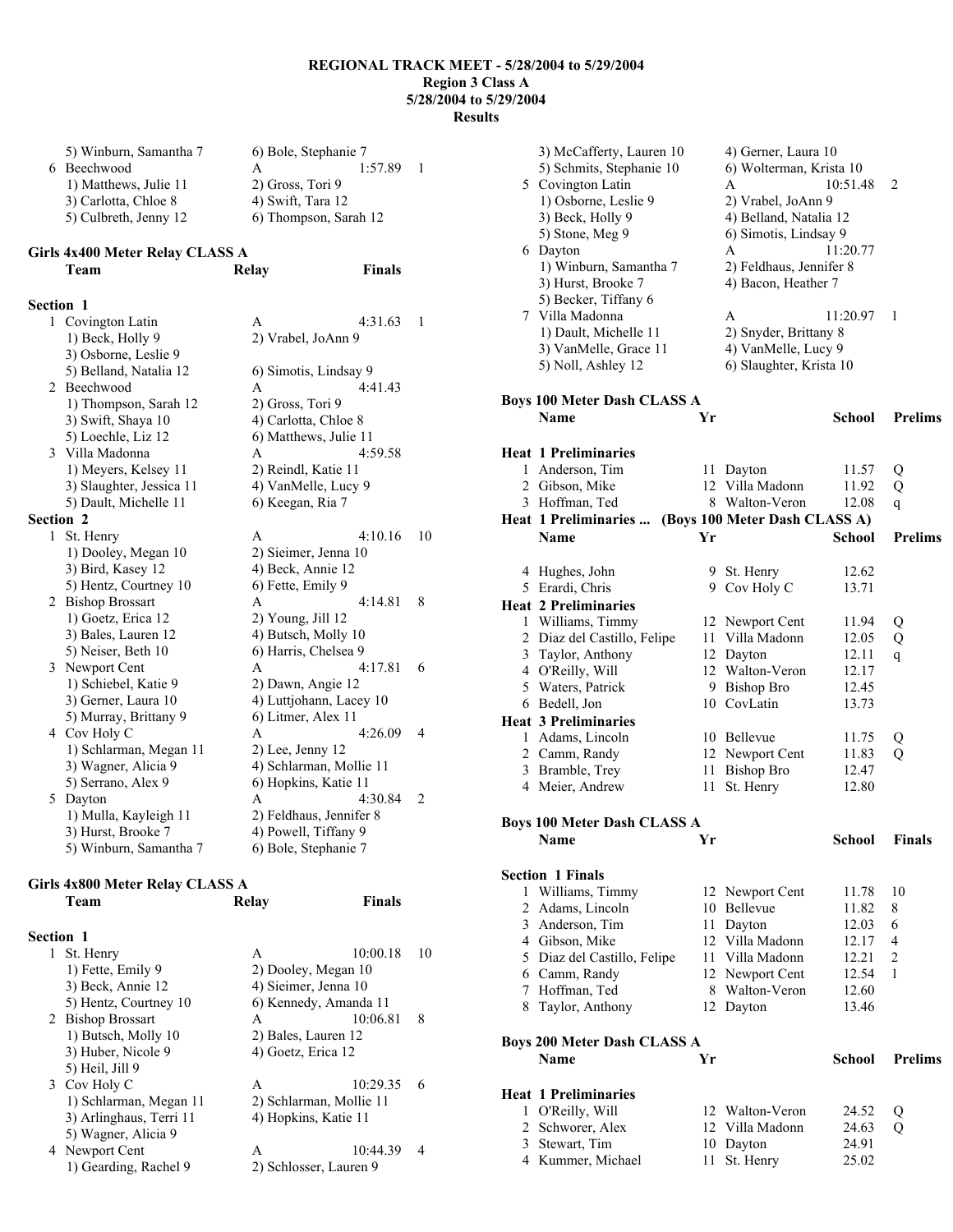|                  | 5 Erardi, Chris                                   |    | 9 Cov Holy C      | 29.05         |                |
|------------------|---------------------------------------------------|----|-------------------|---------------|----------------|
|                  | <b>Heat 2 Preliminaries</b>                       |    |                   |               |                |
|                  | 1 Williams, Timmy                                 |    | 12 Newport Cent   | 24.29         | Q              |
|                  | 2 Bokelman, Zack                                  | 12 | Villa Madonn      | 24.98         | Q              |
|                  | 3 Dietrich, Sam                                   | 11 | <b>Bishop Bro</b> | 25.19         |                |
|                  | 4 Schmitz, Josh                                   |    | 10 Bellevue       | 25.35         |                |
|                  | <b>Heat 3 Preliminaries</b>                       |    |                   |               |                |
|                  | 1 Saalfeld, Jeff                                  |    | 12 Newport Cent   | 23.97         | Q              |
|                  | 2 Adams, Lincoln                                  | 10 | Bellevue          | 23.98         | Q              |
|                  | 3 Soper, David                                    |    | 10 St. Henry      | 25.34         |                |
|                  | 4 Bramble, Trey                                   | 11 | <b>Bishop Bro</b> | 25.84         |                |
|                  | 5 Mastruserio, Doug                               | 11 | Dayton            | 26.85         |                |
|                  |                                                   |    |                   |               |                |
|                  | <b>Boys 200 Meter Dash CLASS A</b><br><b>Name</b> | Yr |                   | <b>School</b> | <b>Finals</b>  |
|                  |                                                   |    |                   |               |                |
|                  | <b>Section 1 Finals</b>                           |    |                   |               |                |
| 1                | Williams, Timmy                                   |    | 12 Newport Cent   | 23.69         | 10             |
|                  | 2 Saalfeld, Jeff                                  |    | 12 Newport Cent   | 24.24         | 8              |
|                  | 3 O'Reilly, Will                                  | 12 | Walton-Veron      | 24.44         | 6              |
|                  | 4 Adams, Lincoln                                  |    | 10 Bellevue       | 24.62         | 4              |
|                  | 5 Bokelman, Zack                                  |    | 12 Villa Madonn   | 25.03         | 2              |
|                  |                                                   |    |                   |               |                |
|                  | <b>Boys 400 Meter Dash CLASS A</b><br><b>Name</b> | Yr |                   | School        | <b>Prelims</b> |
|                  |                                                   |    |                   |               |                |
|                  | <b>Heat 1 Preliminaries</b>                       |    |                   |               |                |
|                  | 1 Sanker, Kenny                                   | 11 | <b>Bishop Bro</b> | 54.34         | Q              |
|                  | 2 Schworer, Alex                                  | 12 | Villa Madonn      | 56.54         | Q              |
|                  | 3 Grill, Travis                                   |    | 10 St. Henry      | 56.82         |                |
|                  | 4 Osborne, Kyle                                   | 11 | CovLatin          | 59.52         |                |
|                  | <b>Heat 2 Preliminaries</b>                       |    |                   |               |                |
|                  | 1 Saalfeld, Jeff                                  |    | 12 Newport Cent   | 53.58         | Q              |
|                  | 2 O'Reilly, Will                                  | 12 | Walton-Veron      | 53.59         | $\overline{Q}$ |
|                  | 3 Schmitz, Josh                                   |    | 10 Bellevue       | 54.88         |                |
|                  | 4 Gibson, Mike                                    |    | 12 Villa Madonn   | 56.58         |                |
|                  | 5 Fuller, Luke                                    |    | 9 Cov Holy C      | 59.62         |                |
|                  | <b>Heat 3 Preliminaries</b>                       |    |                   |               |                |
|                  | 1 Camm, Randy                                     |    | 12 Newport Cent   | 53.67         | Q              |
|                  | 2 Schuchter, Danny                                | 11 | <b>Bishop Bro</b> | 54.65         | Q              |
| 3                | Zupancic, Ryan                                    | 11 | St. Henry         | 57.60         |                |
| 4                | Mastruserio, Doug                                 |    | 11 Dayton         | 1:02.76       |                |
|                  |                                                   |    |                   |               |                |
|                  | <b>Boys 400 Meter Dash CLASS A</b><br>Name        | Yr |                   | <b>School</b> | <b>Finals</b>  |
|                  |                                                   |    |                   |               |                |
|                  | <b>Section 1 Finals</b>                           |    |                   |               |                |
|                  | 1 Camm, Randy                                     |    | 12 Newport Cent   | 52.45         | 10             |
|                  | 2 Saalfeld, Jeff                                  | 12 | Newport Cent      | 52.68         | 8              |
|                  | 3 O'Reilly, Will                                  | 12 | Walton-Veron      | 52.77         | 6              |
|                  | 4 Schuchter, Danny                                | 11 | Bishop Bro        | 53.34         | 4              |
|                  | 5 Sanker, Kenny                                   | 11 | <b>Bishop Bro</b> | 53.74         | 2              |
|                  | <b>Boys 800 Meter Run CLASS A</b>                 |    |                   |               |                |
|                  | Name                                              | Yr |                   | <b>School</b> | Finals         |
|                  |                                                   |    |                   |               |                |
| <b>Section 1</b> |                                                   |    |                   |               |                |
|                  | 1 Chapman, Ben                                    |    | 10 Walton-Veron   | 2:17.95       |                |
|                  | 2 Janson, Kurt                                    | 10 | Bellevue          | 2:19.07       |                |
|                  | 3 McHale, Pat                                     |    | 10 Bellevue       | 2:19.59       |                |
|                  | 4 Stephenson, Farley                              |    | 10 Villa Madonn   | 2:22.22       |                |

|                | 5 Curran, Andrew                      |    | 12 Villa Madonn   | 2:22.64       |                |
|----------------|---------------------------------------|----|-------------------|---------------|----------------|
|                | 6 Fuller, Andrew                      |    | 9 Cov Holy C      | 2:27.81       |                |
| 7              | Conaboy, Michael                      |    | 10 CovLatin       | 2:36.88       |                |
| Section 2      |                                       |    |                   |               |                |
|                | 1 Smith, Kevin                        |    |                   | 2:02.40       | 10             |
|                |                                       |    | 12 Newport Cent   |               |                |
|                | 2 Beane, Eric                         | 11 | <b>Bishop Bro</b> | 2:03.80       | 8              |
|                | 3 Heil, Joey                          |    | 12 Bishop Bro     | 2:06.88       | 6              |
|                | 4 Heil, Bradley                       |    | 12 Newport Cent   | 2:08.82       | 4              |
|                | 5 Guilfoyl, Brian                     |    | 10 CovLatin       | 2:10.14       | 2              |
|                | 6 Fette, Pat                          | 12 | St. Henry         | 2:11.09       | 1              |
| 7              | Brady, Nick                           | 11 | St. Henry         | 2:12.83       |                |
|                | 8 Tursany, Shawn                      | 11 | Dayton            | 2:15.18       |                |
|                | 9 Davis, Steve                        | 9  | Cov Holy C        | 2:15.36       |                |
|                | 10 Ridder, Roman                      | 11 | Dayton            | 2:18.50       |                |
|                | <b>Boys 1600 Meter Run CLASS A</b>    |    |                   |               |                |
|                | <b>Name</b>                           | Yr |                   | School        | <b>Finals</b>  |
| Section 1      |                                       |    |                   |               |                |
|                | 1 Bieger, Reggie                      |    | 10 St. Henry      | 4:33.34       | 10             |
|                | 2 Robinson, Greg                      | 11 | St. Henry         | 4:34.73       | 8              |
| 3              | Heil, Joey                            | 12 | <b>Bishop Bro</b> | 4:41.93       | 6              |
|                | 4 Smith, Dominic                      | 11 | CovLatin          | 4:45.72       | 4              |
|                | 5 Schmidt, Chad                       |    | 10 Bishop Bro     | 4:50.27       | $\overline{c}$ |
|                | 6 Tursany, Shawn                      | 11 | Dayton            | 4:57.39       | 1              |
|                | 7 Egan, Kyle                          |    | 9 Cov Holy C      | 4:58.12       |                |
|                | 8 Tarlton, Jason                      | 11 | Ludlow            | 4:59.36       |                |
|                | 9 Ridder, Roman                       | 11 | Dayton            | 5:03.44       |                |
|                | 10 Chapman, Ben                       |    | 10 Walton-Veron   | 5:04.18       |                |
| 11             | Stephenson, Farley                    |    | 10 Villa Madonn   | 5:06.25       |                |
|                | 12 England, Grant                     | 11 | CovLatin          | 5:10.89       |                |
|                | 13 Litmer, Nathan                     |    | 12 Newport Cent   | 5:27.62       |                |
|                | 14 Huninghake, Derek                  |    | 7 Bellevue        | 5:43.68       |                |
|                | 15 Fuller, Andrew                     | 9. | Cov Holy C        | NΤ            |                |
|                | <b>Boys 3200 Meter Run CLASS A</b>    |    |                   |               |                |
|                | <b>Name</b>                           | Yr |                   | School        | <b>Finals</b>  |
|                |                                       |    |                   |               |                |
|                |                                       |    |                   |               |                |
|                | Section 1                             |    |                   |               |                |
| 1              | Bieger, Reggie                        | 10 | St. Henry         | 10:17.5h      | 10             |
| $\overline{2}$ | Smith, Dominic                        | 11 | CovLatin          | 10:22.7h      | 8              |
| 3              | Young, Chris                          | 8  | Dayton            | 10:30.3h      | 6              |
| 4              | Robinson, Greg                        | 11 | St. Henry         | 10:50.0h      | 4              |
| 5              | Schmidt, Chad                         | 10 | <b>Bishop Bro</b> | 11:08.6h      | $\overline{c}$ |
| 6              | McCluskey, Mike                       | 12 | <b>Bishop Bro</b> | 11:17.5h      | 1              |
| 7              | Haire, Justin                         | 7  | Dayton            | 11:25.7h      |                |
| 8              | Bagialtsalief, Bruno                  |    | 9 Bellevue        | 11:32.7h      |                |
| 9              | Tarlton, Jason                        | 11 | Ludlow            | 11:37.6h      |                |
| 10             | Morrison, Andrew                      |    | 10 CovLatin       | 11:50.9h      |                |
| 11             | Litmer, Nathan                        | 12 | Newport Cent      | 12:01.0h      |                |
|                | 12 Miller, Chris                      | 10 | Newport Cent      | 12:06.7h      |                |
|                | 13 Norman, Luke                       | 7  | Bellevue          | 12:18.5h      |                |
|                | 14 Egan, Kyle                         | 9  | Cov Holy C        | 12:59.0h      |                |
|                | <b>Boys 110 Meter Hurdles CLASS A</b> |    |                   |               |                |
|                | Name                                  | Yr |                   | <b>School</b> | <b>Prelims</b> |
|                | <b>Heat 1 Preliminaries</b>           |    |                   |               |                |
| 1              | O'Hara, Ryan                          | 11 | Bishop Bro        | 16.88         | Q              |
| 2              | Riesenberg, Patrick                   | 12 | Newport Cent      | 17.27         | Q              |
| 3              | Gerl, Steven                          | 11 | St. Henry         | 17.30         | Q              |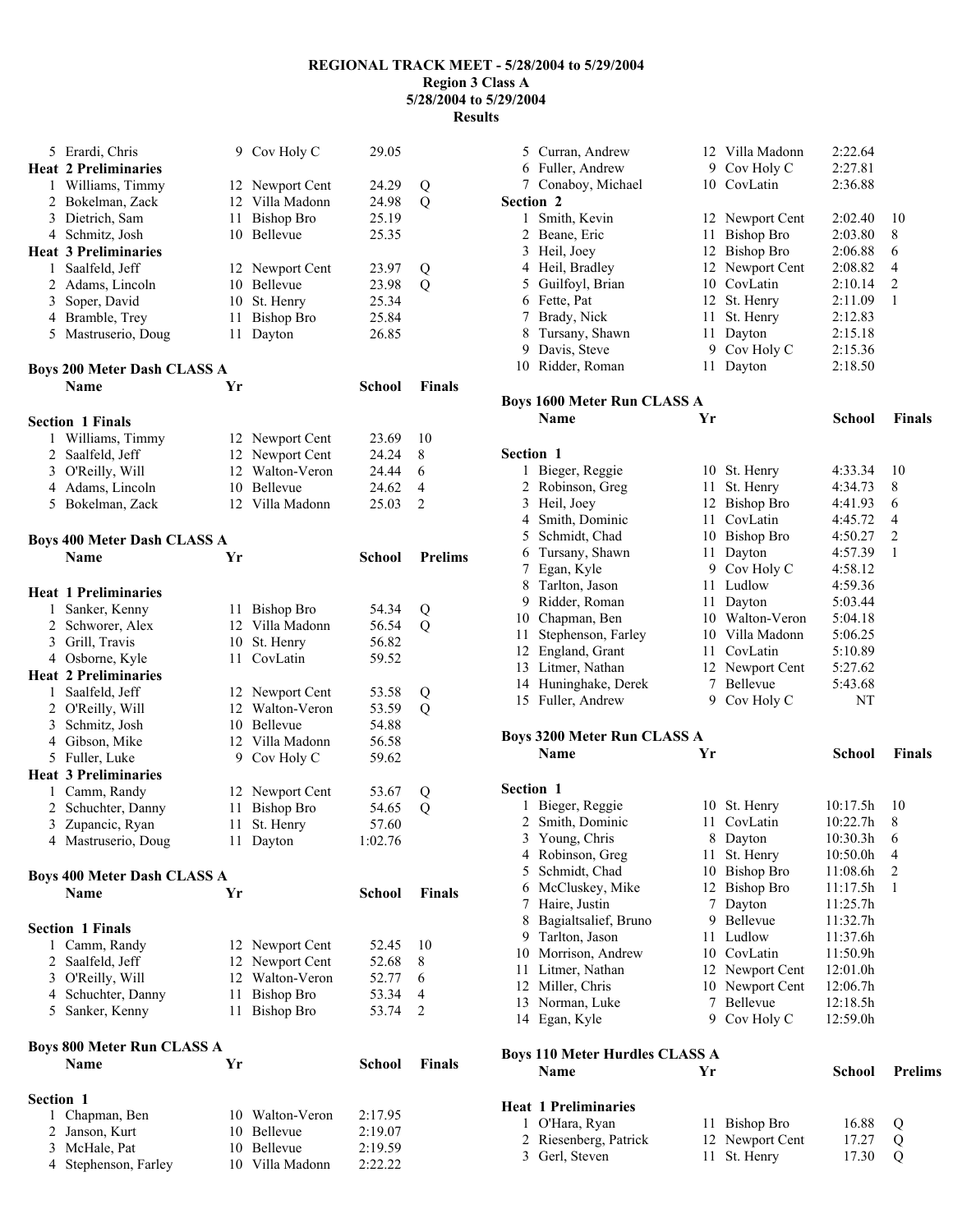|   | 4 Hall, Phillip                                      |    | 11 Dayton                                  | 17.72          | Q              |
|---|------------------------------------------------------|----|--------------------------------------------|----------------|----------------|
|   | 5 Dunn, Daniel                                       |    | 10 Villa Madonn                            | 22.64          |                |
|   | <b>Heat 2 Preliminaries</b>                          |    |                                            |                |                |
|   | 1 Navaro, Nate                                       |    | 12 St. Henry                               | 14.97          | Q              |
|   | 2 Hansmann, Matt                                     |    | 9 Bishop Bro                               | 17.78          | Q              |
|   | 3 Manning, Shawn                                     | 10 | Newport Cent                               | 18.35          | $\overline{Q}$ |
|   |                                                      | 8  | Dayton                                     |                | $\overline{Q}$ |
|   | 4 Brummett, Alex                                     |    |                                            | 18.90          |                |
|   | 5 Flick, Dave                                        | 12 | Villa Madonn                               | 20.38          |                |
|   |                                                      |    |                                            |                |                |
|   | <b>Boys 110 Meter Hurdles CLASS A</b>                |    |                                            |                |                |
|   | <b>Name</b>                                          | Yr |                                            | School         | <b>Finals</b>  |
|   |                                                      |    |                                            |                |                |
|   | <b>Section 1 Finals</b>                              |    |                                            |                |                |
|   | 1 Navaro, Nate                                       |    | 12 St. Henry                               | 15.07          | 10             |
|   | 2 O'Hara, Ryan                                       | 11 | <b>Bishop Bro</b>                          | 16.80          | 8              |
|   | 3 Hansmann, Matt                                     |    | 9 Bishop Bro                               | 17.65          | 6              |
|   | 4 Riesenberg, Patrick                                | 12 | Newport Cent                               | 17.75          | 4              |
|   | 5 Hall, Phillip                                      | 11 | Dayton                                     | 17.79          | 2              |
|   | 6 Gerl, Steven                                       | 11 | St. Henry                                  | 17.96          | 1              |
|   | 7 Brummett, Alex                                     | 8  | Dayton                                     | 18.80          |                |
|   | 8 Manning, Shawn                                     | 10 | Newport Cent                               | 18.92          |                |
|   |                                                      |    |                                            |                |                |
|   |                                                      |    |                                            |                |                |
|   | <b>Boys 300 Meter Hurdles CLASS A</b><br><b>Name</b> |    |                                            |                |                |
|   |                                                      | Yr |                                            | <b>School</b>  | <b>Prelims</b> |
|   |                                                      |    |                                            |                |                |
|   | <b>Heat 1 Preliminaries</b>                          |    |                                            |                |                |
|   | 1 Riesenberg, Patrick                                |    | 12 Newport Cent                            | 44.67          | Q              |
|   | 2 O'Hara, Ryan                                       | 11 | <b>Bishop Bro</b>                          | 45.61          | Q              |
|   | 3 Taylor, Anthony                                    | 12 | Dayton                                     | 51.99          |                |
|   | 4 Dunn, Daniel                                       | 10 | Villa Madonn                               | 52.83          |                |
|   | <b>Heat 2 Preliminaries</b>                          |    |                                            |                |                |
|   | 1 Hall, Phillip                                      | 11 | Dayton                                     | 44.59          | Q              |
|   | 2 Gerl, Steven                                       | 11 | St. Henry                                  | 45.37          | Q              |
|   | 3 Ritchie, Jason                                     | 11 | <b>Bishop Bro</b>                          | 45.45          |                |
|   | 4 Davis, Steve                                       | 9  | Cov Holy C                                 | 50.77          |                |
|   |                                                      |    | Villa Madonn                               | 53.68          |                |
|   |                                                      |    |                                            |                |                |
|   | 5 Flick, Dave                                        | 12 |                                            |                |                |
|   | <b>Heat 3 Preliminaries</b>                          |    |                                            |                |                |
|   | 1 Navaro, Nate                                       | 12 | St. Henry                                  | 41.34          | Q              |
|   | 2 Manning, Shawn                                     | 10 | Newport Cent                               | 47.04          | Q              |
|   | 3 Hoffman, Ted                                       | 8  | Walton-Veron                               | 48.29          |                |
|   | 4 Munson, Nick                                       | 9. | Cov Holy C                                 | 51.13          |                |
|   |                                                      |    |                                            |                |                |
|   | <b>Boys 300 Meter Hurdles CLASS A</b>                |    |                                            |                |                |
|   | <b>Name</b>                                          | Yr |                                            | School         | <b>Finals</b>  |
|   |                                                      |    |                                            |                |                |
|   | <b>Section 1 Finals</b>                              |    |                                            |                |                |
| 1 | Navaro, Nate                                         |    | 12 St. Henry                               | 40.50          | 10             |
|   | 2 O'Hara, Ryan                                       | 11 | <b>Bishop Bro</b>                          | 43.41          | 8              |
|   | 3 Hall, Phillip                                      | 11 | Dayton                                     | 44.03          | 6              |
|   |                                                      | 12 |                                            |                | 4              |
|   | 4 Riesenberg, Patrick                                | 11 | Newport Cent                               | 44.44          | 2              |
|   | 5 Gerl, Steven                                       |    | St. Henry                                  | 44.95          | 1              |
|   | 6 Manning, Shawn                                     |    | 10 Newport Cent                            | 46.81          |                |
|   |                                                      |    |                                            |                |                |
|   | <b>Boys 4x100 Meter Relay CLASS A</b>                |    |                                            |                |                |
|   | Team                                                 |    | <b>Relay</b>                               | <b>Prelims</b> |                |
|   |                                                      |    |                                            |                |                |
|   | <b>Heat 1 Preliminaries</b>                          |    |                                            |                |                |
|   | 1 Dayton                                             |    | A                                          | 45.98          | Q              |
|   | 1) Stewart, Tim 10                                   |    | 2) Beckner, Lester 11                      |                |                |
|   | 3) Taylor, Anthony 12<br>5) Mastruserio, Doug 11     |    | 4) Anderson, Tim 11<br>6) Hall, Phillip 11 |                |                |

|   | 2 Villa Madonna<br>1) Klare, Joey 12<br>3) Bokelman, Zack 12<br>5) Diaz del Castillo, Felipe 11                           | A<br>2) Schworer, Alex 12<br>4) Gibson, Mike 12<br>6) Weber, Mike 11     | 46.51          | Q  |
|---|---------------------------------------------------------------------------------------------------------------------------|--------------------------------------------------------------------------|----------------|----|
|   | Heat 1 Preliminaries  (Boys 4x100 Meter Relay CLASS A)<br>Team                                                            | Relay                                                                    | <b>Prelims</b> |    |
| 3 | <b>Bishop Brossart</b><br>1) Bramble, Trey 11<br>3) Waters, Patrick 9                                                     | A<br>2) Dietrich, Sam 11<br>4) O'Hara, Ryan 11                           | 48.14          | Q  |
|   | 5) Rumker, Joel 12<br>4 Walton-Verona<br>1) O'Reilly, Will 12<br>3) Shirden, Cory 10                                      | 6) Roetting, Matt 9<br>A<br>2) Chapman, Ben 10<br>4) Hoffman, Ted 8      | 49.65          |    |
| 1 | <b>Heat 2 Preliminaries</b><br>Newport Cent                                                                               | A                                                                        | 46.48          | Q  |
|   | 1) Buemi, Ben 11<br>3) Smith, Kevin 12<br>5) Bell, Paul 9                                                                 | 2) Geiger, Tom 11<br>4) Williams, Timmy 12<br>6) Heil, Bradley 12        |                |    |
| 2 | Bellevue<br>1) Kilgore, Chris 10<br>3) Orme, Patrick 12                                                                   | A<br>2) Fleisner, Joe 10<br>4) Schmitz, Josh 10                          | 48.68          | Q  |
| 3 | 5) Crawford, Josh 12<br>St. Henry<br>1) Kummer, Michael 11<br>3) Cahill, Matt 10                                          | 6) McHale, Pat 10<br>A<br>2) Hughes, John 9<br>4) Grill, Travis 10       | 49.10          | Q  |
|   | 5) Meier, Andrew 11<br>4 Cov Holy C<br>1) Erardi, Chris 9<br>3) Munson, Nick 9                                            | 6) Clark, John 11<br>A<br>2) Fuller, Andrew 9<br>4) Niehoff, Brad 9      | 58.58          |    |
|   | 5) Knuckleman, Corbin 9                                                                                                   |                                                                          |                |    |
|   | <b>Boys 4x100 Meter Relay CLASS A</b><br>Team                                                                             | Relay                                                                    | <b>Finals</b>  |    |
|   | <b>Section 1 Finals</b>                                                                                                   |                                                                          |                |    |
|   | 1 Newport Cent<br>1) Buemi, Ben 11<br>3) Smith, Kevin 12                                                                  | A<br>2) Geiger, Tom 11<br>4) Williams, Timmy 12                          | 46.10          | 10 |
|   | 5) Bell, Paul 9<br>2 Villa Madonna<br>1) Klare, Joey 12<br>3) Bokelman, Zack 12                                           | 6) Heil, Bradley 12<br>Α<br>2) Weber, Mike 11<br>4) Gibson, Mike 12      | 46.41          | 8  |
| 3 | 5) Diaz del Castillo, Felipe 11<br>Dayton<br>1) Anderson, Tim 11                                                          | 6) Schworer, Alex 12<br>A<br>2) Stewart, Tim 10                          | 46.71          | 6  |
| 4 | 3) Beckner, Lester 11<br>5) Mastruserio, Doug 11<br><b>Bishop Brossart</b><br>1) Bramble, Trey 11                         | 4) Taylor, Anthony 12<br>6) Hall, Phillip 11<br>A<br>2) Dietrich, Sam 11 | 48.54          | 4  |
| 5 | 3) Waters, Patrick 9<br>5) Rumker, Joel 12<br>St. Henry                                                                   | 4) O'Hara, Ryan 11<br>6) Roetting, Matt 9<br>A                           | 48.70          | 2  |
| 6 | 1) Cahill, Matt 10<br>3) Hughes, John 9<br>5) Meier, Andrew 11<br>Bellevue<br>1) Orme, Patrick 12<br>3) Kilgore, Chris 10 | 2) Kummer, Michael 11<br>6) Clark, John 11<br>A<br>2) Schmitz, Josh 10   | 48.80          | 1  |

**Boys 4x200 Meter Relay CLASS A**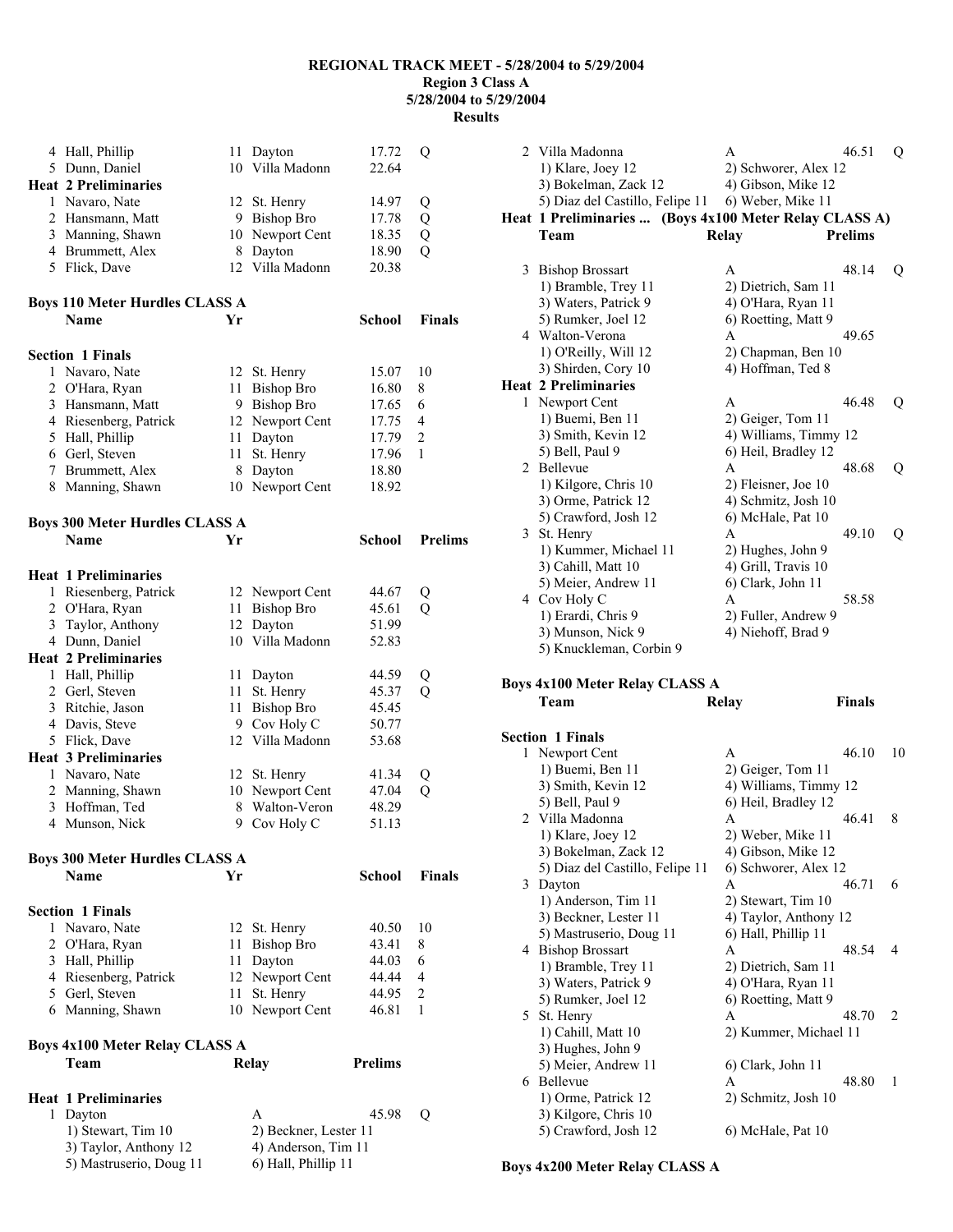|                  | Team                            | Relay                 | <b>Finals</b> |               |
|------------------|---------------------------------|-----------------------|---------------|---------------|
| <b>Section 1</b> |                                 |                       |               |               |
| 1                | Newport Cent                    | A                     | 1:34.09       | 10            |
|                  | 1) Camm, Randy 12               | 2) Geiger, Tom 11     |               |               |
|                  | 3) Saalfeld, Jeff 12            | 4) Williams, Timmy 12 |               |               |
|                  | 5) Bell, Paul 9                 | 6) Buemi, Ben 11      |               |               |
|                  | 2 Dayton                        | A                     | 1:38.25       | 8             |
|                  | 1) Taylor, Anthony 12           | 2) Beckner, Lester 11 |               |               |
|                  | 3) Stewart, Tim 10              | 4) Anderson, Tim 11   |               |               |
|                  | 5) Hall, Phillip 11             | 6) Tursany, Shawn 11  |               |               |
|                  | 3 St. Henry                     | A                     | 1.3915        | 6             |
|                  | 1) Kummer, Michael 11           | $2)$ Cox, Tommy 10    |               |               |
|                  | 3) Grill, Travis 10             | 4) Hughes, John 9     |               |               |
|                  |                                 | 6) Meier, Andrew 11   |               |               |
|                  | 4 Bishop Brossart               | A                     | 1:39.49       | 4             |
|                  | 1) Dietrich, Sam 11             | 2) Bramble, Trey 11   |               |               |
|                  | 3) Schuchter, Danny 11          | 4) Waters, Patrick 9  |               |               |
|                  | 5) Roetting, Matt 9             | 6) Rumker, Joel 12    |               |               |
|                  | 5 Villa Madonna                 | A                     | 1.5819        | $\mathcal{L}$ |
|                  | 1) Klare, Joey 12               | 2) Schworer, Alex 12  |               |               |
|                  | 3) Bokelman, Zack 12            | 4) Gibson, Mike 12    |               |               |
|                  | 5) Diaz del Castillo, Felipe 11 | 6) Weber, Mike 11     |               |               |
| $---$            | <b>Bellevue</b>                 | A                     | DQ            |               |
|                  | 1) Adams, Lincoln 10            | 2) Schmitz, Josh 10   |               |               |
|                  | 3) Orme, Patrick 12             | 4) Kilgore, Chris 10  |               |               |
|                  |                                 | 6) Crawford, Josh 12  |               |               |

#### **Boys 4x400 Meter Relay CLASS A Team Relay Finals**

**Section 1**  1 Villa Madonna A 3:52.24 2 1) Curran, Andrew 12 2) Weber, Mike 11<br>3) Klare, Jake 10 4) Diaz del Castillo 3) Klare, Jake 10 4) Diaz del Castillo, Felipe 11 5) Slusher, Taylor 10 6) Stephenson, Farley 10 6) Stephenson, Farley  $10$ <br>A  $3:57.16$  1 2 Cov Holy C A 3:<br>1) Daniels, Mike 12 2) Adams, Justin SO 1) Daniels, Mike 12 4) Davis, Steve 9 5) Egan, Kyle 9 6) Hoblik, Alex 9 3 Covington Latin A 3:58.14 1) Guilfoyl, Brian 10 2) Smith, Dominic 11 3) England, Grant 11 4) Conaboy, Michael 10 5) Bedell, Jon 10 **Section 2**  1 Newport Cent A 3:32.62 10 1) Camm, Randy 12 2) Geiger, Tom 11 3) Smith, Kevin 12 4) Saalfeld, Jeff 12 5) Heil, Bradley 12 6) Buemi, Ben 11 2 St. Henry A 3:34.47 8<br>1) Navaro, Nate 12 2) Fette, Pat 12 1) Navaro, Nate 12<br>3) Cox, Tommy 10 4) Soper, David 10 5) Grill, Travis 10 6) Kummer, Michael 11 **Section 2 ... (Boys 4x400 Meter Relay CLASS A) Team Relay Finals**  3 Bishop Brossart A 3:37.50 6 1) Schuchter, Danny 11 2) Heil, Joey 12

| 3) Dietrich, Sam 11  | 4) Beane, Eric 11    |         |  |
|----------------------|----------------------|---------|--|
| 5) Sanker, Kenny 11  | 6) Ritchie, Jason 11 |         |  |
| 4 Dayton             |                      | 3:49.22 |  |
| 1) Tursany, Shawn 11 | 2) Hall, Phillip 11  |         |  |
|                      |                      |         |  |

| 4x800 Meter Relay CLASS A |                       |
|---------------------------|-----------------------|
| 5) Mastruserio, Doug 11   | 6) Taylor, Anthony 12 |
| 3) Beckner, Lester 11     | 4) Anderson, Tim 11   |

**Boys 4x800 Meter Relay Team Relay Finals** 

| Section 1 |                           |                                 |          |                |
|-----------|---------------------------|---------------------------------|----------|----------------|
| 1         | <b>Bishop Brossart</b>    | A                               | 8:30.70  | 10             |
|           | 1) Ritchie, Jason 11      | $2)$ Heil, Joey 12              |          |                |
|           | 3) Schmidt, Chad 10       | 4) Beane, Eric 11               |          |                |
|           | 5) McCluskey, Mike 12     | 6) Reidel, Joey 9               |          |                |
|           | 2 Newport Cent            | A                               | 8:39.70  | 8              |
|           | 1) Heil, Bradley 12       | 2) Krebs, Mike 11               |          |                |
|           | 3) Litmer, Nathan 12      | 4) Smith, Kevin 12              |          |                |
|           | 5) Miller, Chris 10       | 6) Geiger, Tom 11               |          |                |
|           | 3 St. Henry               | A                               | 8:40.52  | 6              |
|           | 1) Fette, Pat 12          | 2) Bieger, Reggie 10            |          |                |
|           | 3) Brady, Nick 11         | 4) Robinson, Greg 11            |          |                |
|           | 5) Rogers, Kevin 12       | 6) Grill, Travis 10             |          |                |
|           | 4 Dayton                  | A                               | 9:09.33  | $\overline{4}$ |
|           | 1) Tursany, Shawn 11      | 2) Ridder, Roman 11             |          |                |
|           | 3) Young, Chris 8         | 4) Buschle, T.J. 11             |          |                |
|           | 5) Hall, Phillip 11       | 6) Haire, Justin 7              |          |                |
|           | 5 Covington Latin         | A                               | 9:14.03  | 2              |
|           | 1) Guilfoyl, Brian 10     | 2) Smith, Dominic 11            |          |                |
|           | 3) Osborne, Kyle 11       | 4) Conaboy, Michael 10          |          |                |
|           | 5) Morrison, Andrew 10    |                                 |          |                |
|           | 6 Cov Holy C              | A                               | 9:34.49  | 1              |
|           | 1) Fuller, Andrew 9       | 2) Egan, Kyle 9                 |          |                |
|           | 3) Adams, Justin SO       | 4) Fuller, Luke 9               |          |                |
|           | 5) Munson, Nick 9         |                                 |          |                |
| 7         | Bellevue                  | A                               | 10:04.47 |                |
|           | 1) Bagialtsalief, Bruno 9 | 2) Janson, Kurt 10              |          |                |
|           | 3) McHale, Pat 10         | 4) Fleisner, Joe 10             |          |                |
|           | 5) Norman, Luke 7         | 6) Huninghake, Derek 7          |          |                |
|           | 8 Villa Madonna           | A                               | NT       |                |
|           | 1) Curran, Andrew 12      | 2) Kenney, Brandon 9            |          |                |
|           | 3) Stephenson, Farley 10  | 4) Diaz del Castillo, Felipe 11 |          |                |
|           | 5) Keegan, Bryan 11       |                                 |          |                |

| Women - CLASS A - Team Rankings - 18 Events Scored |     |
|----------------------------------------------------|-----|
| ST. HENRY                                          | 171 |
| 2) Bishop Brossart                                 | 145 |
| NEWPORT CENTRAL CATHOLIC                           | 71  |
| HOLY CROSS - COVINGTON<br>4)                       | 58  |
| Bellevue                                           | 57  |
| Beechwood                                          | 23  |
| LUDLOW                                             | 12  |
| 8) Covington Latin                                 | 9   |
| <b>DAYTON</b>                                      | 8   |
| 10) VILLA MADONNA                                  |     |

| Men - CLASS A - Team Rankings - 18 Events Scored |     |
|--------------------------------------------------|-----|
| 1) NEWPORT CENTRAL CATHOLIC                      | 163 |
| 2) Bishop Brossart                               | 137 |